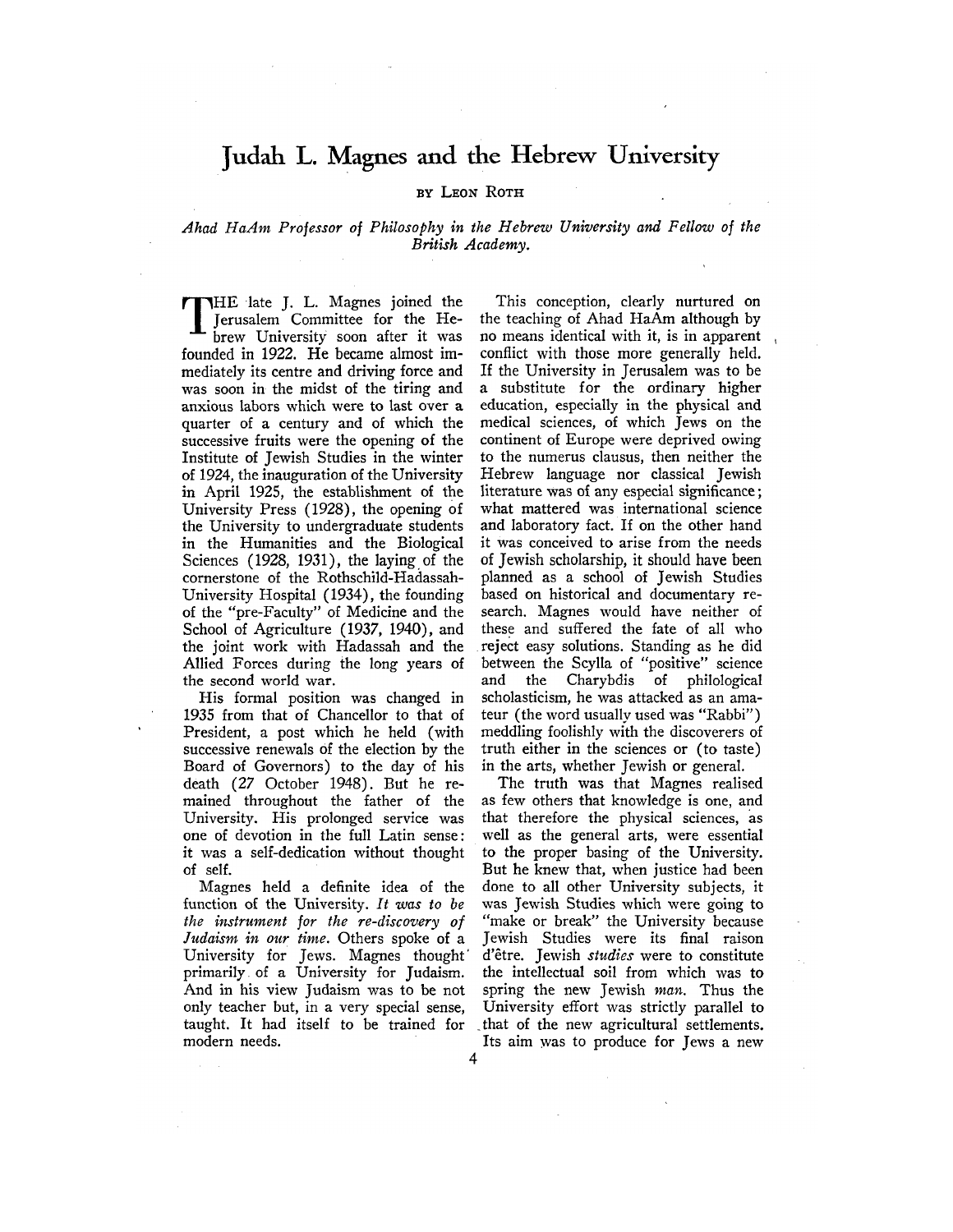type of life and a new way of living.

This new way of living, although a Palestinian product, was not in Magnes' view to be confined to Palestine. It was to be an exemplar for world Jewry. For Magnes, although Palestino-centric (and it should always be kept in mind that, alone of the American Zionist leaders, with the exception of his great sympathizer and co-worker Henrietta Szold, he made Palestine his permanent home), kept a keen and firm regard on the periphery. He was always interested in what was happening "over there" and tested much of what was produced in Palestine by its effect "over there." From first to last he tried to stimulate a "twoway" passage between his old and his new home. No one cared for the very stone of Palestine more than he, but no one more than he realised Palestine's wider significance.

But his dreams for the University, as they were not confined to Jerusalem and Palestine, were not confined to world Jewry either. He looked beyond world Jewry to the world. He could echo wholeheartedly the prophetic call of the first Return: "Now be the Lord magnified beyond the border of Israel." He was. inter-nationalist in educational outlook as 'well as in daily practice. A University meant for him expansion to the full limit of the human mind, and it is noteworthy that one of the last books he re-read in Palestine was that vision of world science and experimental research which gave birth to the scientific societies and learned academies of modern Europe, the Novum Organum of Francis Bacon.

Hence his practical work for education was both broad and deep. He realised that the University needed a foundation. He was one of the prime helpers in the consolidation of the Reali School in Haifa, the most successful attempt in Palestine to give in Hebrew a "western" *literary* education with due emphasis on traditional Jewish knowledge; while his recent work on behalf of the Brandeis center in Jerusalem showed his deep appreciation of the detail of, and the necessity for, *technical* training. He was

behind every effort made in the country to improve public health and the education of public health and social workers. He raised actively, and gave much thought to, the problems of the training of a Jewish civil service. There were thus few aspects of general education which he did not touch in some of their various stages either as preliminary to or in connection with the schools of the University, and there was nothing he touched which he did not leave improved. He was particularly alive to the necessity of proper scientific equipment, and he fought hard for the provision of laboratory and library and workshop facilities in all the institutions with which he was connected. In the University he gave detailed and prolonged attention to the schools of Agriculture and Medicine. He thought that the University must and should help in the creation of the new Jewish body as well as of the new Jewish mind.

But the new Jewish mind remained for him the end, and he dug eagerly into any traditional source-book or any modern work of exposition which seemed to promise help in the quest. He cared passionately for the Bible and tried for many years to set up a special Bible Institute in the University which should contain all commentaries and translations and aids to the understanding of the text. That text he held sacred, and he studied it to the very last. His excitement at the recent discovery of the oldest manuscript of Isaiah was intense, and he tried from his sick-bed to acquire it for the University.

One dream he was fortunately able to see in the way to practical fulfillment, and that was the printing of the traditional text of the Hebrew Bible by the united efforts of the University Press and the Jewish Publication Society of America. The day of the making of this arrangement was a great one for Magnes because it brought together in one project so many of the things which he held dear— Judaism, education, Palestine, the University, world Jewry, humanity. The law was once again to go forth to the world in a text prepared by scholars working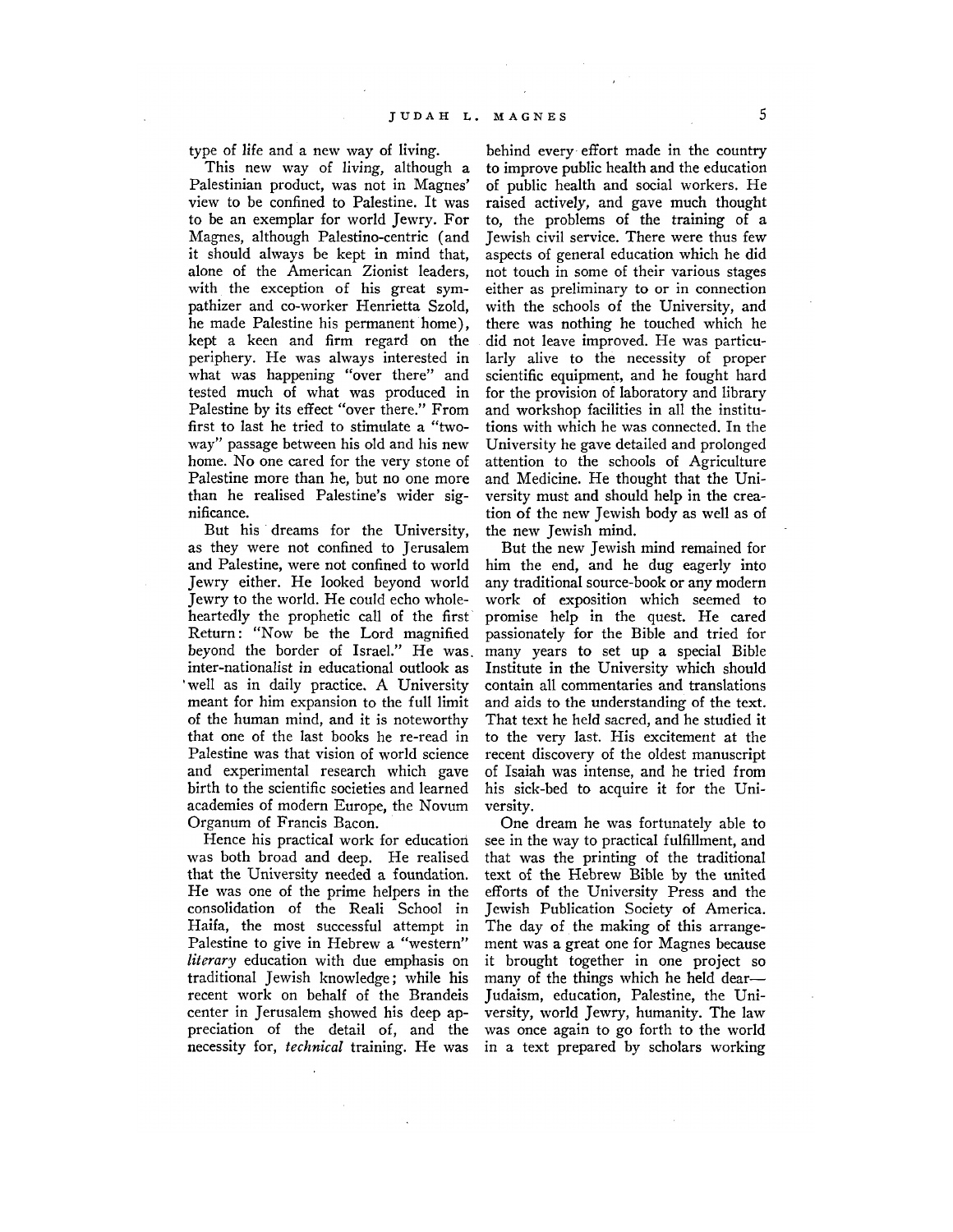in the "mount of the Lord" in Zion, and it was to be printed in a special type designed by the University Press in Zion; and Ihis was to be done with the help and collaboration of the greatest Jewish publishing house in the new pulsating centre of world jewry.

For Magnes grasped the dual truth that Jewish learning, Jewish effort, Jewish education is at bottom one all over the world, but that although it is unique it cannot be dissociated from the learning and effort and education of the wider world in which we live. By that he would not have meant that a textbook used in a Tel-Aviv school should be imposed on world Jewry and might be expected to effect a revolution in the world at large, but that from Palestine there should emanate a stream of living ideas from which world Jewry could be nourished, and through world Jewry perhaps, God willing, the world. These ideas required first to be created, and this was possible only in a seat of learning dedicated to the task. The University was thus for Magnes the creative center for the revitalization of Jewry, and through Jewry, if the miracle be vouchsafed, for the revitalization of mankind. Magnes' view of the University entailed the renascence of a Jewish humanism.

I use the phrase "Jewish humanism" for want of a better. I could as easily say (if the word be permitted) a Jewish theologism. For Magnes, with many others, subscribed to the belief of Plato, the greatest humanist of them all, that the measure of things is not man but God. He encouraged every attempt to attach to the University a school for the training of Jewish spiritual leaders. The difficulties of making a Rabbinical College part of the University are well known, nor indeed is it at all clear that it would be desirable to try to overcome them.. But Magnes thought that the *facilities* offered by the University could and should be utilised in order to help train Rabbis even in the traditional sense. But again his interest was not so much in Rabbis in the traditional sense. Although himself a traditionalist (or perhaps be-

cause he was himself a traditionalist) he realised that the new conditions demanded the re-adaptation of the old tradition. He therefore interested himself in any attempt to bring to the University men from outside Palestine who would return to world Jewry and infuse it with new life. It was due to his initiative that fellowships from Jewish colleges in America were instituted in the very early days of the University (it is melancholy to recall that the late Josh Liebman was one of these early Fellows), and he lived to welcome with enthusiasm the "veterans" of the last world war who came to the University under the G.I. scheme. Magnes wanted Jewish scholars, but he wanted something more. He wanted Judaism for Jewish *life;* and he saw that in addition to the scholarly clarification of Jewish ideals and their fresh evaluation in the light of the facts of the modern world there were needed men who would carry the message from the scholars and the books to the people. He believed in the mission of Israel (first and foremost to and for Israel itself) ; but he saw that no mission could work without missionaries.

Thus Magnes' vision was of a University in the full sense of a center for the, discovery and diffusion of knowledge. It was to be first for the' Yishub, then for Palestine and the Near East as a whole, then for world Jewry and through world Jewry for the world. It was to embrace knowledge in all its spheres, to be based on the best elementary and secondary education, yet to culminate in a School of Jewish Studies which should illumine and deepen Jewish values. As a University it should be linked with all other similar institutions throughout the world; but as a Hebrew University it should be linked particularly with all Jewish institutions of higher learning, interchanging with them both students and teachers and the fruits of their scholarship. It was to be served by a University Press which should take upon itself the duty of disseminating (both in the original and through translation) the best produced by itself, and of receiving